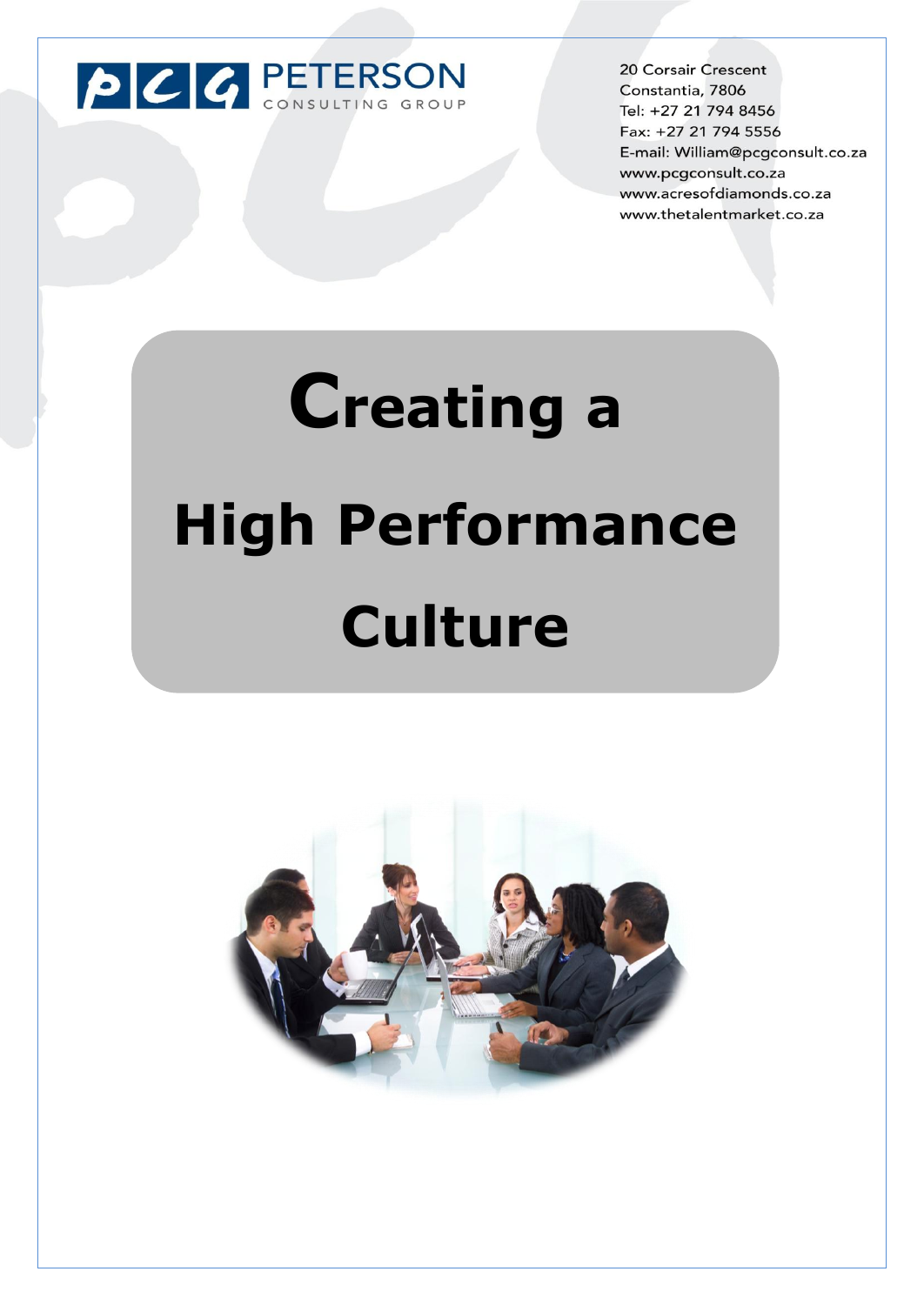## **Creating a High Performance Culture By William Peterson**

I think that talking about performance management just after we have discussed "difficult conversations" is rather appropriate. As you read this next article you can most certainly keep the ideas and principles of the previous article in your "rear view" mirror.

The first time I encountered performance management was in my first job when my manager gave me about two weeks to prepare for my review discussion. She provided me with all the necessary documentation explaining the meaning and value of each section. She even told me that I could rate my own performance. She explained that I should also think about where I wanted to be in my career in the next 18 months.

Well, having recently graduated from university and still harbouring old behaviours of last minute assignment and exam preparations and believing that working under pressure was the elixir of a student's work ethic. Working in corporate I still held the same approach and outlook. Consequently, in the performance review discussion my manager could see that I was not prepared at all. She stopped me dead in my tracks as I was about to wind up my engines to "wing it" yet again. She said these words which I will never forget, "until you are ready to take yourself, this job, this organisation, its customers and my role seriously we do not have a discussion. When you are ready please let me know." Of course, within three days I was ready and I had one of the most profound performance review discussions of my career.

Performance management is **not** an event which happens only once a year involving wads of paper with information no one really takes seriously after filling it in. Competitive organisations and top performing managers all have internalised the indispensable value of a performance manage culture, process, practice and mindset. Managers who do not espouse and practice this may not be aware that they are performing below the true potential of their teams, departments and organisations.

They are allowed to omit this important competence from their leadership repertoire because those above them may also not have understood the true value of performance management. Performance management applied with discipline and passion really gets the job done through others successfully.

The team members/staff in this process are:

- motivated.
- enabled to see the big picture,
- allowed to participate in cocreating solutions,
- encouraged to give their input without fear,
- enabled to work according to clearly explained and established values, and
- allowed to challenge the process so as to continuously improve.

Implementing and executing a Culture of Performance Management is an indispensable part of any manager's

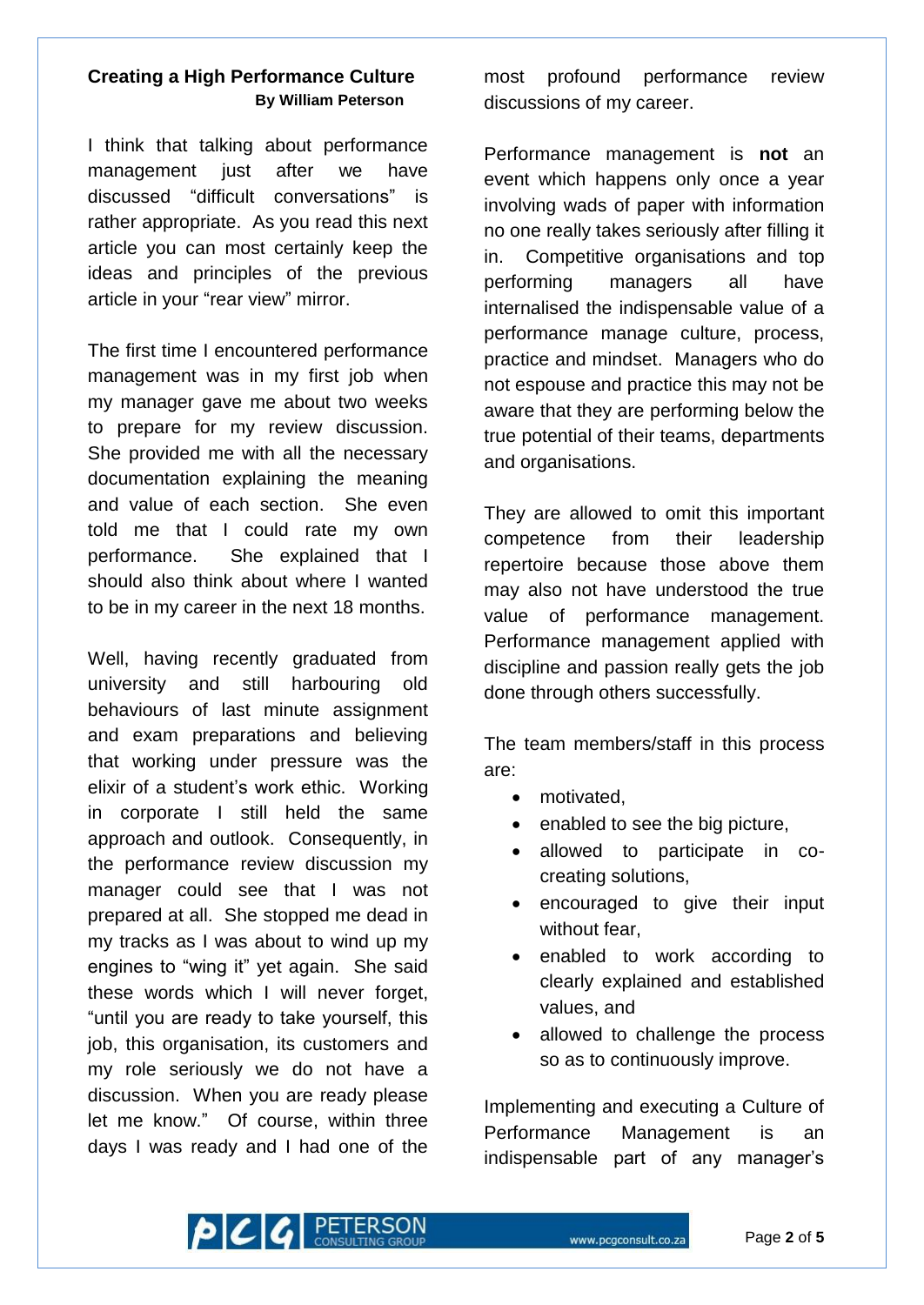contract. It is a privilege to lead others to their best people, no matter the level of the leadership you are operating from. This applies to those in Government as well as Corporate and NGO sector etc. The servant leader understands this calling all too well. The tyrant leader abuses this opportunity.

Dr Sukhwant Bal PhD: a corporate psychologist for the past 20 years famously said that:

"Firms are beginning to realise that the only thing that can sustain corporate innovation, sustain high levels of customer satisfaction and generally differentiate one firm from the next is the quality of its workforce."

An organisations' true competitive edge is therefore through the quality of its workforce. Given the ongoing war for talent as a result of the scarce skills phenomenon especially in South Africa we have to grow our people through a culture and discipline of performance management.

To borrow from a Chinese proverb:

"If you want 1 year of prosperity, grow grain. If you want 10 years of prosperity, grow trees. If you want 100 years of prosperity, grow people."

In the 2002 movie "What Women want" starring Mel Gibson opposite Helen Hunt, one of the messages of the movie is that

men do not have a clue about what women want. Could this message also be true of managers and leaders?

Have a look at this interesting piece of research…the source is unknown but I think elements of it still holds true if not in the detail then at least in its message.

In comparing related rankings of both employees and supervisors, the typical supervisory group ranking of what they believe employees want is given below:

### *Supervisors*

- 1. High wages
- 2. Job Security
- 3. Promotion in the company
- 4. Good working conditions
- 5. Interesting work
- 6. Personal loyalty of supervisor
- 7. Tactful discipline
- 8. Full appreciation of work done
- 9. Help on personal problems
- 10.Feeling of being in on things

However, when employees are given the same exercise and asked what affects their morale the most, their ranking follows this pattern:

## *Employees*

- 1. Full appreciation of work done
- 2. Feeling of being in on things
- 3. Help on personal problems
- 4. Job security
- 5. High wages
- 6. Interesting work
- 7. Promotion in the company
- 8. Personal loyalty of supervisor
- 9. Good working conditions
- 10.Tactful discipline

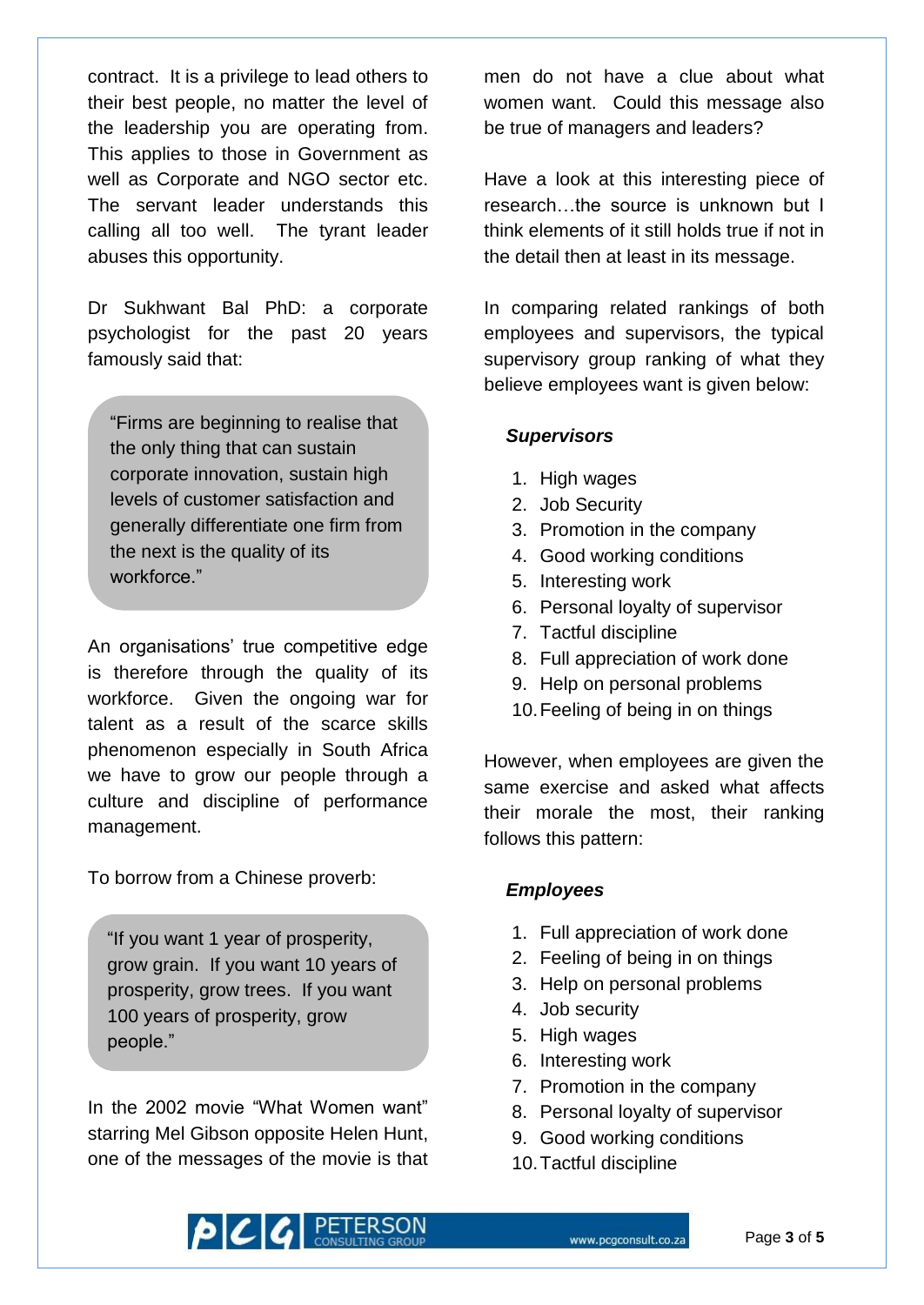# **TIPS ON MANAGING PERFORMANCE**

# **Key Considerations:**

- $\checkmark$  Formal Performance Reviews must be conducted at regular intervals during the year.
- $\checkmark$  Formal quarterly reviews are recommended.
- $\checkmark$  Every team / staff member must have a final performance review at year end.
- $\checkmark$  Values / behaviours must also be discussed at every formal performance review, as well as performance against targets and overall performance.

# **Don't forget this…**

- The motivation / reason for regular Performance Reviews is that continuous improvement is only possible if performance is *reviewed regularly*. Best practice is 3 or 4 times per year.
- Coaching with respect to performance is part of the day to day leaders' responsibility and is one of the best ways to *develop continuous performance improvement*.
- The emphasis should be on the *quality of the discussions* (and application of coaching skills) rather than on the bureaucratic filling in of forms or getting to a rating.
- Staff/team-members should be encouraged to assess their own performance and *become active agents for changing and improving their performance*.
- There should be *no surprises in a final review* if performance issues have been dealt with as they should have been – during the year.
- Focus each individual's contribution on *output that is clearly aligned with Company performance and results*.
- *Differentiate performance* through performance ranking and reward.
- Identify and develop those **competencies directly related to successful individual and team performance**.
- Individuals must *take a shared responsibility* in assessing their own learning needs.
- *Identify competence gaps* that will drive the learning and development plan.
- The *learning plan must be aligned* with Business and department strategy.
- Line Managers / leaders are responsible for *creating a climate* in which learning can occur.
- In instances where both performance and competence exceed job requirements, plans of action should be geared towards *developing the employee for new challenges.*